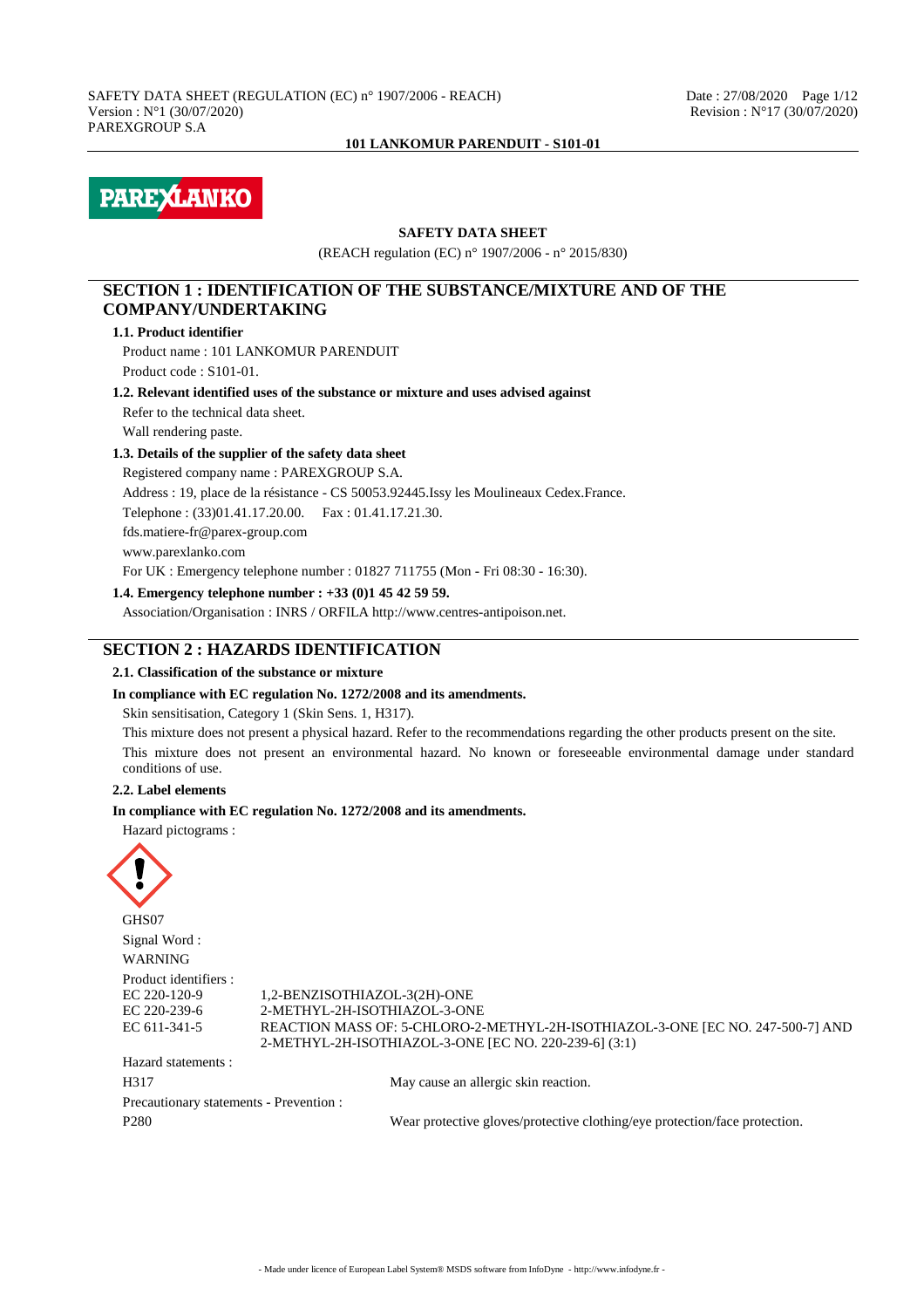| Precautionary statements - Response : |                                                                                                                      |
|---------------------------------------|----------------------------------------------------------------------------------------------------------------------|
| $P302 + P352$                         | IF ON SKIN: Wash thoroughly with abundant soap and water. Remove contaminated<br>clothing.                           |
| $P333 + P313$                         | If skin irritation or rash occurs: Get medical advice/attention.                                                     |
| Precautionary statements - Disposal : |                                                                                                                      |
| P <sub>501</sub>                      | Dispose of the contents/container at a hazardous or special waste collection point. Do<br>not empty into the drains. |

## **2.3. Other hazards**

The mixture does not contain substances classified as 'Substances of Very High Concern' (SVHC) >= 0.1% published by the European CHemicals Agency (ECHA) under article 57 of REACH: http://echa.europa.eu/fr/candidate-list-table

The mixture fulfils neither the PBT nor the vPvB criteria for mixtures in accordance with annexe XIII of the REACH regulations EC 1907/2006.

# **SECTION 3 : COMPOSITION/INFORMATION ON INGREDIENTS**

**3.2. Mixtures Composition :**

| Composition:                                               |                         |       |                    |
|------------------------------------------------------------|-------------------------|-------|--------------------|
| Identification                                             | (EC) 1272/2008          | Note  | $\%$               |
| <b>INDEX: 2786</b>                                         |                         | $[1]$ | $25 \le x \% < 50$ |
| CAS: 471-34-1                                              |                         |       |                    |
| EC: 207-439-9                                              |                         |       |                    |
| <b>REACH: EXEMPTE</b>                                      |                         |       |                    |
|                                                            |                         |       |                    |
| CALCIUM CARBONATE                                          |                         |       |                    |
| INDEX: 613 088 006C                                        | GHS06, GHS05, GHS09     |       | $0 \le x \% < 1$   |
| CAS: 2634-33-5                                             | Dgr                     |       |                    |
| EC: 220-120-9                                              | Acute Tox. 4, H302      |       |                    |
| REACH: 01-2120761540-60                                    | Skin Irrit. 2, H315     |       |                    |
|                                                            | Skin Sens. 1, H317      |       |                    |
| 1,2-BENZISOTHIAZOL-3(2H)-ONE                               | Eye Dam. 1, H318        |       |                    |
|                                                            | Acute Tox. 2, H330      |       |                    |
|                                                            | Aquatic Chronic 2, H411 |       |                    |
|                                                            | Aquatic Acute 1, H400   |       |                    |
|                                                            | $M$ Acute = 1           |       |                    |
| INDEX: 2767                                                |                         |       | $0 \le x \% < 1$   |
|                                                            | GHS06, GHS05, GHS09     |       |                    |
| CAS: 2682-20-4                                             | Dgr                     |       |                    |
| EC: 220-239-6                                              | Acute Tox. 3, H301      |       |                    |
| REACH: 01-2120764690-50                                    | Acute Tox. 3, H311      |       |                    |
|                                                            | Skin Corr. 1B, H314     |       |                    |
| 2-METHYL-2H-ISOTHIAZOL-3-ONE                               | Skin Sens. 1A, H317     |       |                    |
|                                                            | Eye Dam. 1, H318        |       |                    |
|                                                            | Acute Tox. 2, H330      |       |                    |
|                                                            | Aquatic Acute 1, H400   |       |                    |
|                                                            | $M$ Acute = 10          |       |                    |
|                                                            | Aquatic Chronic 1, H410 |       |                    |
|                                                            | $M$ Chronic = 1         |       |                    |
|                                                            | EUH:071                 |       |                    |
| INDEX: 613_167_00_5                                        | GHS06, GHS05, GHS09     |       | $0 \le x \% < 1$   |
| CAS: 55965-84-9                                            | Dgr                     |       |                    |
| EC: 611-341-5                                              | Acute Tox. 3, H301      |       |                    |
| REACH: 01-2120764691-48                                    | Acute Tox. 2, H310      |       |                    |
|                                                            | Skin Corr. 1C, H314     |       |                    |
| <b>REACTION MASS OF:</b>                                   | Skin Sens. 1A, H317     |       |                    |
| 5-CHLORO-2-METHYL-2H-ISOTHIAZOL-3-                         | Eye Dam. 1, H318        |       |                    |
| ONE [EC NO. 247-500-7] AND                                 | Acute Tox. 2, H330      |       |                    |
| 2-METHYL-2H-ISOTHIAZOL-3-ONE [EC NO. Aquatic Acute 1, H400 |                         |       |                    |
| $220-239-6$ (3:1)                                          | $M$ Acute = 100         |       |                    |
|                                                            | Aquatic Chronic 1, H410 |       |                    |
|                                                            | $M$ Chronic = 100       |       |                    |
|                                                            | EUH:071                 |       |                    |
|                                                            |                         |       |                    |

(Full text of H-phrases: see section 16)

## **Information on ingredients :**

[1] Substance for which maximum workplace exposure limits are available.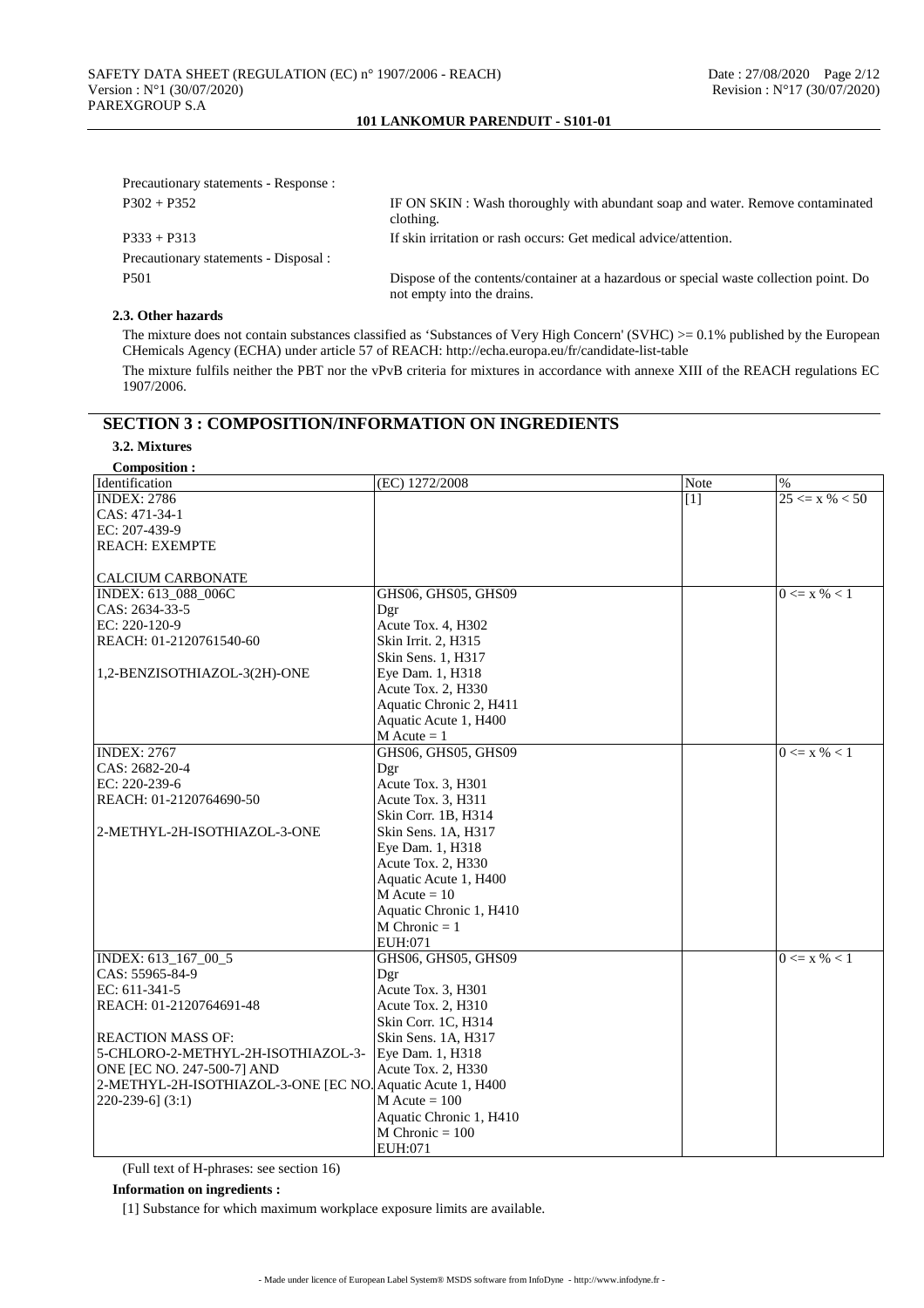## **SECTION 4 : FIRST AID MEASURES**

As a general rule, in case of doubt or if symptoms persist, always call a doctor.

NEVER induce swallowing by an unconscious person.

## **4.1. Description of first aid measures**

#### **In the event of exposure by inhalation :**

In case of massive inhalation, remove patient to fresh air and keep warm and at rest.

If you feel unwell or if symptoms develop, seek medical advice.

#### **In the event of splashes or contact with eyes :**

Rinse IMMEDIATELY with plenty of water for at least 15 minutes holding the eyelids open. Move the eyes in every direction to makesure that all product traces have been removed. Consult an ophthalmologist in case of disorders persistent.

## **In the event of splashes or contact with skin :**

In the event of an allergic reaction, seek medical attention.

If the contaminated area is widespread and/or there is damage to the skin, a doctor must be consulted or the patient transferred to hospital.

Remove surplus of product. Wash the skin with soapy water . Change clothes if necessary. A prolonged contact can cause irritations.

#### **In the event of swallowing :**

For small quantities, rinse the mouth with water and seek medical advice. For large quantities, do not allow the person to drink, do not cause the person to vomit. Transfer the person to a hospital and show the product label or this material safety data sheet to the medical staff on duty.

## **4.2. Most important symptoms and effects, both acute and delayed**

No data available.

## **4.3. Indication of any immediate medical attention and special treatment needed**

#### **Specific and immediate treatment :**

Wash copiously with water.

## **SECTION 5 : FIREFIGHTING MEASURES**

Non-flammable.

#### **5.1. Extinguishing media**

No data available.

## **5.2. Special hazards arising from the substance or mixture**

A fire will often produce a thick black smoke. Exposure to decomposition products may be hazardous to health.

Do not breathe in smoke.

In the event of a fire, the following may be formed :

- carbon monoxide (CO)

## - carbon dioxide (CO2)

#### **5.3. Advice for firefighters**

Due to the toxicity of the gas emitted on thermal decomposition of the products, fire-fighting personnel are to be equipped with autonomous insulating breathing apparatus.

# **SECTION 6 : ACCIDENTAL RELEASE MEASURES**

#### **6.1. Personal precautions, protective equipment and emergency procedures**

Consult the safety measures listed under headings 7 and 8.

Slipping settling formation.

Non-slip boots should be worn.

#### **For non first aid worker**

Avoid any contact with the skin and eyes.

Handle with appropriate clothing (gloves, coveralls, boots ...).

#### **For first aid worker**

First aid workers will be equipped with suitable personal protective equipment (See section 8).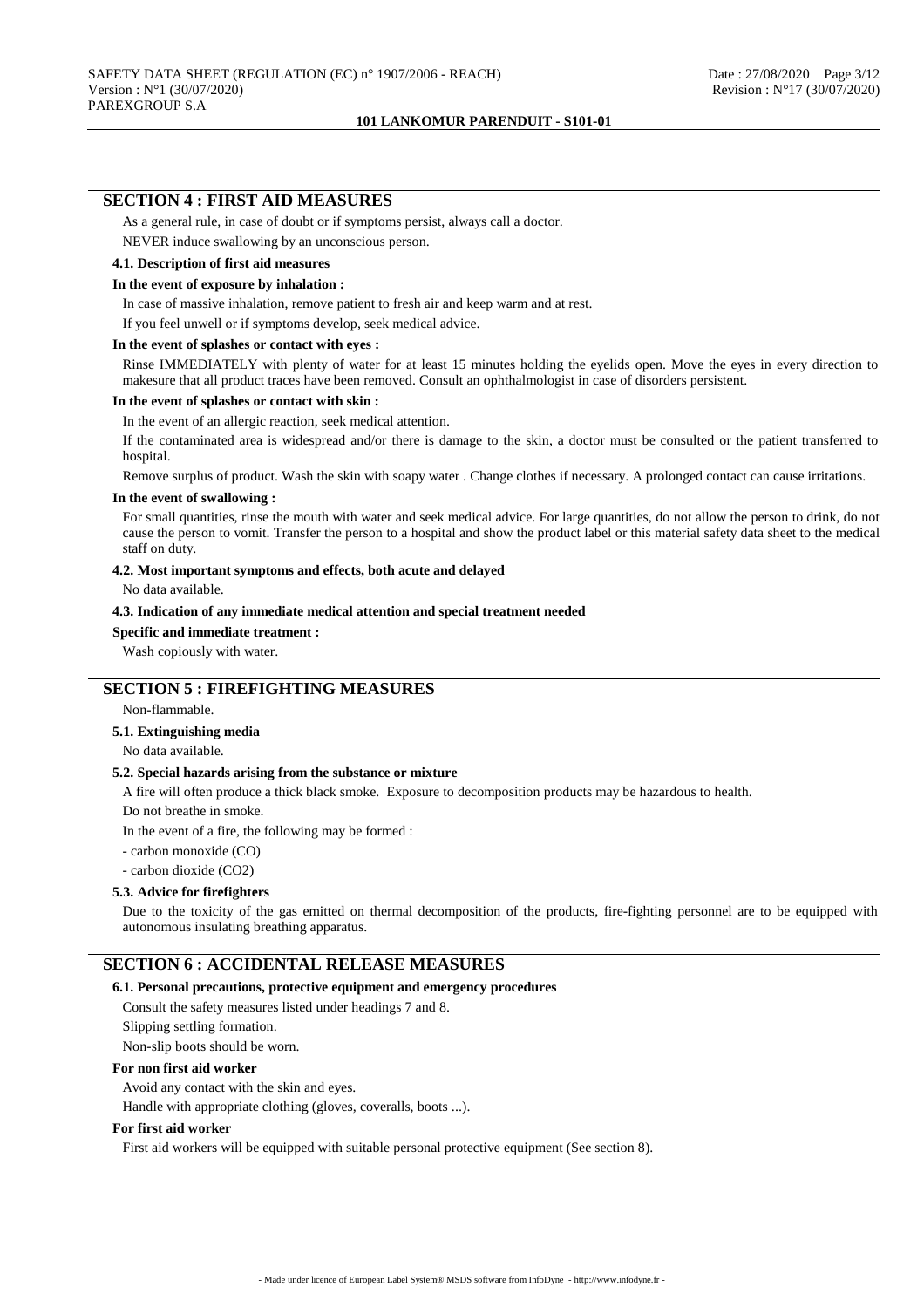## **6.2. Environmental precautions**

Prevent any material from entering drains or waterways.

Contain and collect spillage with non-combustible absorbent material, such as : sand, earth, vermiculite, diatomaceous earth, in drums for waste disposal.

## **6.3. Methods and material for containment and cleaning up**

Mechanically collect the product and place it in a suitable container. Absorb residue with sand or sawdust. Clean traffic routes with detergent and water.

## **6.4. Reference to other sections**

No data available.

## **SECTION 7 : HANDLING AND STORAGE**

Requirements relating to storage premises apply to all facilities where the mixture is handled.

Individuals with a history of skin sensitisation should not, under any circumstance, handle this mixture.

## **7.1. Precautions for safe handling**

Always wash hands after handling.

Remove and wash contaminated clothing before re-using.

Provide a proximity water position in case of regular use

Handle preferably in sufficiently ventilated premises

Avoid skin and eye contact.

## **Recommended equipment and procedures :**

For personal protection, see section 8.

Observe precautions stated on label and also industrial safety regulations.

#### **Prohibited equipment and procedures :**

No smoking, eating or drinking in areas where the mixture is used.

## **7.2. Conditions for safe storage, including any incompatibilities**

No data available.

## **Storage**

Keep out of the reach of children.

Store away from frost and high temperatures in its original closed packaging.

## **Packaging**

Always keep in packaging made of an identical material to the original.

## **7.3. Specific end use(s)**

No data available.

# **SECTION 8 : EXPOSURE CONTROLS/PERSONAL PROTECTION**

## **8.1. Control parameters**

## **Occupational exposure limits :**

| - Belgium (Arrêté du 09/03/2014, 2014) :                 |                          |                           |          |                       |            |                          |
|----------------------------------------------------------|--------------------------|---------------------------|----------|-----------------------|------------|--------------------------|
| <b>CAS</b>                                               | TWA:                     | STEL:                     | Ceiling: | Definition :          | Criteria:  |                          |
| $ 471-34-1 $                                             | $10 \text{ mg/m}$        |                           |          |                       |            |                          |
| - France (INRS - ED984 / 2019-1487) :                    |                          |                           |          |                       |            |                          |
| <b>CAS</b>                                               | $VME-ppm$ :              | $VME-mg/m3$ : $VLE-ppm$ : |          | $VLE-mg/m3$ : Notes : |            | TMP No:                  |
| $ 471-34-1 $                                             | $\overline{\phantom{0}}$ | 10                        |          |                       |            | $\overline{\phantom{0}}$ |
| - UK / WEL (Workplace exposure limits, EH40/2005, 2011): |                          |                           |          |                       |            |                          |
| CAS                                                      | TWA:                     | STEL:                     | Ceiling: | Definition:           | Criteria : |                          |
| $471 - 34 - 1$                                           | $10 \text{ mg/m}$        |                           |          |                       | TI         |                          |

## **Derived no effect level (DNEL) or derived minimum effect level (DMEL):**

CALCIUM CARBONATE (CAS: 471-34-1)

Final use: Workers. Exposure method: Inhalation. Potential health effects: Long term local effects.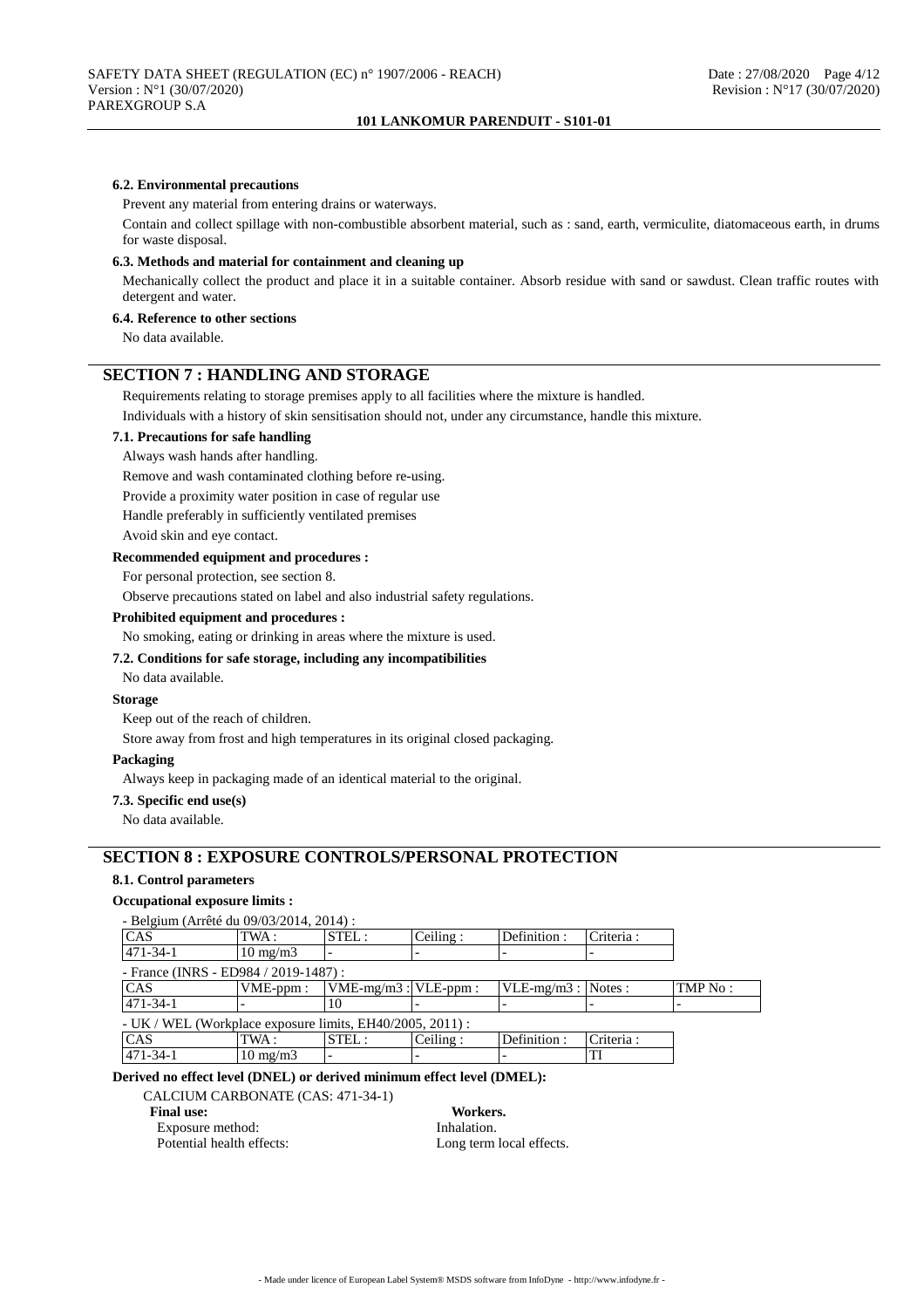Exposure method: Inhalation. DNEL : 10 mg of substance/m3

Final use: Consumers. Exposure method: Inhalation. Potential health effects: Long term local effects.

Exposure method: Inhalation.

#### **Predicted no effect concentration (PNEC):**

CALCIUM CARBONATE (CAS: 471-34-1) Environmental compartment: Waste water treatment plant. PNEC : 100 mg/l

**8.2. Exposure controls**

#### **Appropriate engineering controls**

Avoid contact with mucous membranes, eyes and hands.

Personnel shall wear regularly laundered overalls.

Provide proximity water position in case of regular use.

## **Personal protection measures, such as personal protective equipment**

Pictogram(s) indicating the obligation of wearing personal protective equipment (PPE) :



Use personal protective equipment that is clean and has been properly maintained.

Store personal protective equipment in a clean place, away from the work area.

Never eat, drink or smoke during use. Remove and wash contaminated clothing before re-using. Ensure that there is adequate ventilation, especially in confined areas.

## **- Eye / face protection**

Avoid contact with eyes.

Use eye protectors designed to protect against liquid splashes

Before handling, wear safety goggles in accordance with standard EN166.

Envisage in the vicinity a clean water container or an ocular fountain in the event of projection in the eyes

Corrective eyewear is not a protection.

Goggles.

#### **- Hand protection**

Wear suitable protective gloves in the event of prolonged or repeated skin contact.

Use suitable protective gloves that are resistant to chemical agents in accordance with standard EN ISO 374-1.

Type of gloves recommended :

- Nitrile rubber (butadiene-acrylonitrile copolymer rubber (NBR))

Recommended properties :

- Impervious gloves in accordance with standard EN ISO 374-2

If cracking or change in appearance gloves, replace them immediately.

Unsuitable gloves: protective gloves for mechanical work (textile, leather, etc.) do not provide a protection against chemicals.

## **- Body protection**

Avoid skin contact.

Wear suitable protective clothing.

Work clothing worn by personnel shall be laundered regularly.

Potential health effects:<br>
Long term systemic effects.

DNEL : 1.06 mg of substance/m3

Potential health effects:<br>
DNEL:<br>  $10 \text{ mg of substance/m3}$ 10 mg of substance/m3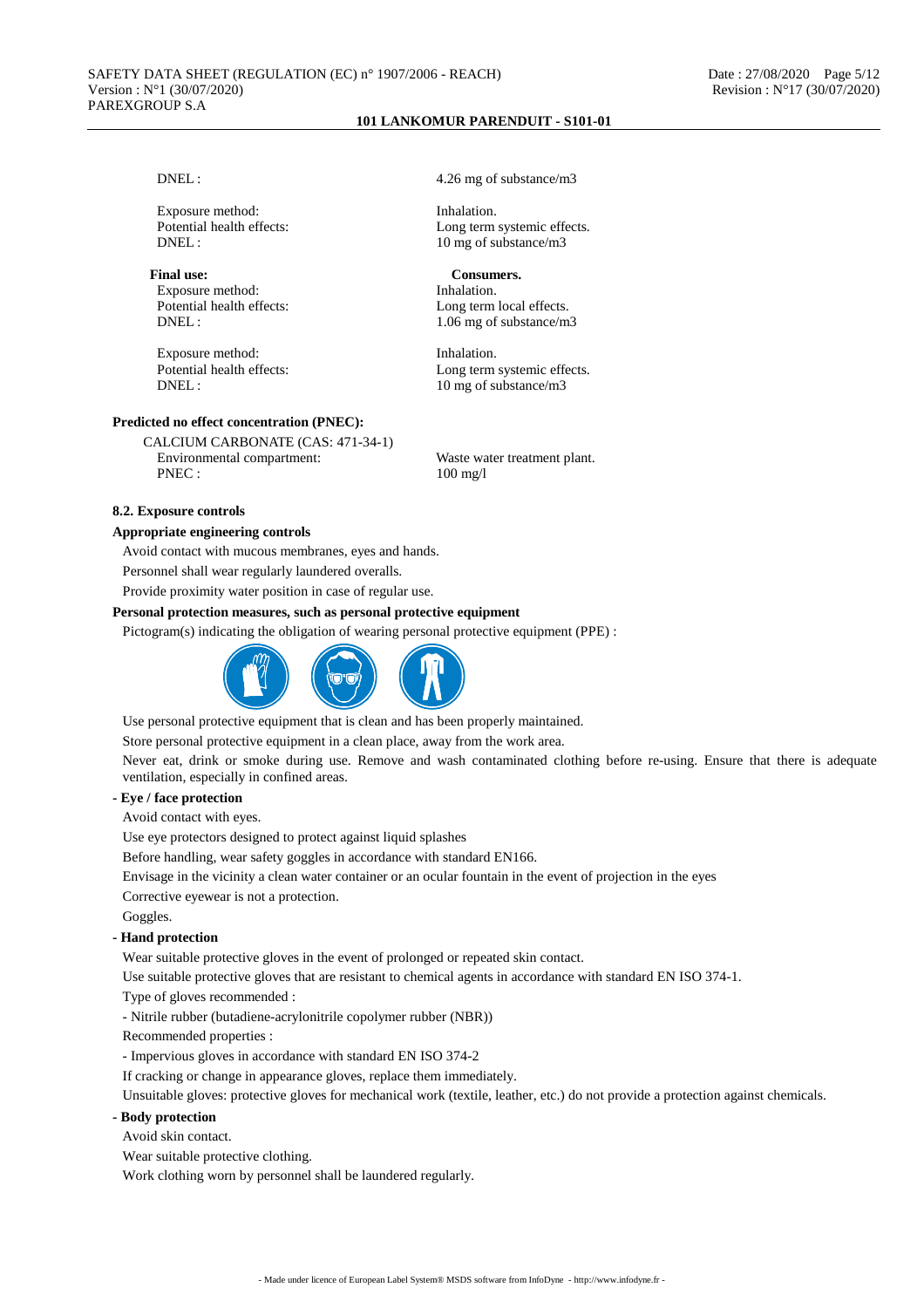After contact with the product, all parts of the body that have been soiled must be washed. Closed working clothes protecting forearms in continuous with gloves.

# **SECTION 9 : PHYSICAL AND CHEMICAL PROPERTIES**

| 9.1. Information on basic physical and chemical properties |                                    |
|------------------------------------------------------------|------------------------------------|
| <b>General information:</b>                                |                                    |
| Physical state:                                            | Paste.                             |
| Important health, safety and environmental information     |                                    |
| pH (aqueous solution):                                     | $7 - 8$                            |
| pH:                                                        | Not stated.                        |
|                                                            | Slightly basic.                    |
| Boiling point/boiling range:                               | Not relevant.                      |
| Flash point interval :                                     | Not relevant.                      |
| Vapour pressure $(50^{\circ}C)$ :                          | Not relevant.                      |
| Density:                                                   | >1                                 |
| Water solubility:                                          | Dilutable.                         |
| Melting point/melting range :                              | Not relevant.                      |
| Self-ignition temperature :                                | Not relevant.                      |
| Decomposition point/decomposition range :                  | Not relevant.                      |
| Viscosity:                                                 | 13 - 25 Pa.s (Viso Lamy V4, MS-R4) |
| Density:                                                   | N/A                                |
| 9.2. Other information                                     |                                    |

No data available.

# **SECTION 10 : STABILITY AND REACTIVITY**

## **10.1. Reactivity**

#### No data available.

#### **10.2. Chemical stability**

This mixture is stable under the recommended handling and storage conditions in section 7.

#### **10.3. Possibility of hazardous reactions**

No data available.

## **10.4. Conditions to avoid**

- Avoid :
- frost

## Avoid high temperatures.

#### **10.5. Incompatible materials**

No data available.

## **10.6. Hazardous decomposition products**

The thermal decomposition may release/form :

- carbon monoxide (CO)

- carbon dioxide (CO2)

# **SECTION 11 : TOXICOLOGICAL INFORMATION**

## **11.1. Information on toxicological effects**

May cause an allergic reaction by skin contact.

## **11.1.1. Substances**

## **Acute toxicity :**

REACTION MASS OF: 5-CHLORO-2-METHYL-2H-ISOTHIAZOL-3-ONE [EC NO. 247-500-7] AND 2-METHYL-2H-ISOTHIAZOL-3-ONE [EC NO. 220-239-6] (3:1) (CAS: 55965-84-9)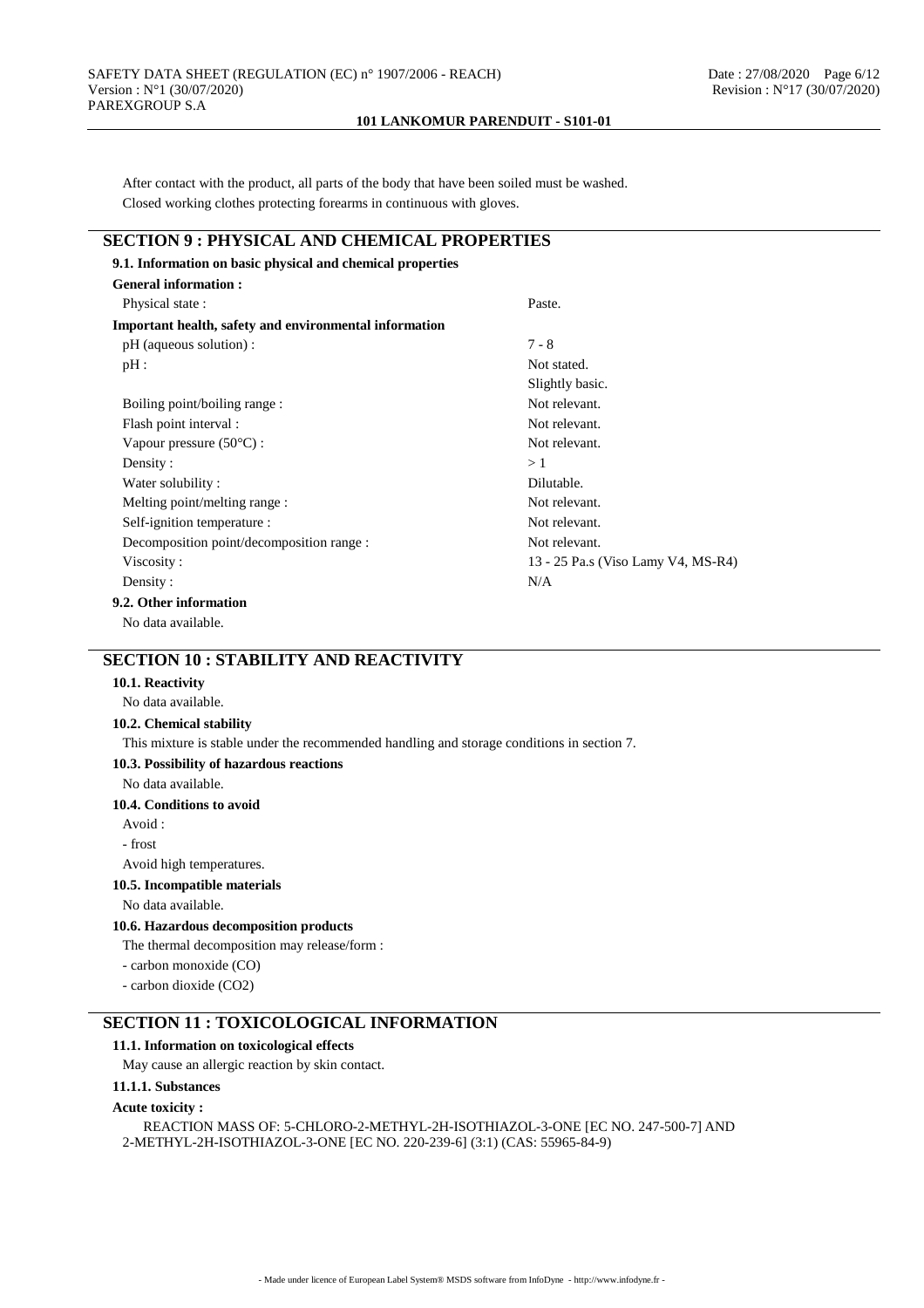| Oral route:                                                                  | $LD50 = 66$ mg/kg                                                                                |
|------------------------------------------------------------------------------|--------------------------------------------------------------------------------------------------|
| Dermal route:                                                                | $LD50 > 141$ mg/kg                                                                               |
| 2-METHYL-2H-ISOTHIAZOL-3-ONE (CAS: 2682-20-4)<br>Oral route :                | $LD50 = 120$ mg/kg<br>Species: Rat                                                               |
| 1,2-BENZISOTHIAZOL-3(2H)-ONE (CAS: 2634-33-5)<br>Oral route:                 | $LD50 = 532$ mg/kg<br>Species: Rat                                                               |
| Dermal route:                                                                | $LD50 > 2000$ mg/kg<br>Species: Rat                                                              |
| Inhalation route $(n/a)$ :                                                   | $LC50 = 0.4$ mg/l<br>Species: Rat                                                                |
| CALCIUM CARBONATE (CAS: 471-34-1)<br>Oral route:                             | $LD50 > 2000$ mg/kg<br>Species: Rat<br>OECD Guideline 420 (Acute Oral ToxicityFixed Dose Method) |
| Dermal route:                                                                | $LD50 > 2000$ mg/kg<br>Species: Rat<br>OECD Guideline 402 (Acute Dermal Toxicity)                |
| Inhalation route $(n/a)$ :                                                   | $LC50 > 3$ mg/l<br>Species: Rat<br>OECD Guideline 403 (Acute Inhalation Toxicity)                |
| <b>Skin corrosion/skin irritation :</b>                                      |                                                                                                  |
| CALCIUM CARBONATE (CAS: 471-34-1)                                            | Species : Rabbit<br>OECD Guideline 404 (Acute Dermal Irritation / Corrosion)                     |
|                                                                              | Species : Rabbit<br>OECD Guideline 404 (Acute Dermal Irritation / Corrosion)                     |
| Serious damage to eyes/eye irritation :<br>CALCIUM CARBONATE (CAS: 471-34-1) | Species : Rabbit<br>OECD Guideline 405 (Acute Eye Irritation / Corrosion)                        |
|                                                                              | Species : Rabbit<br>OECD Guideline 405 (Acute Eye Irritation / Corrosion)                        |
|                                                                              | Species : Rabbit<br>OECD Guideline 405 (Acute Eye Irritation / Corrosion)                        |
|                                                                              | Species : Rabbit<br>OECD Guideline 405 (Acute Eye Irritation / Corrosion)                        |
| <b>Respiratory or skin sensitisation:</b>                                    | REACTION MASS OF: 5-CHLORO-2-METHYL-2H-ISOTHIAZOL-3-ONE [EC NO. 247-500-7] AND                   |

2-METHYL-2H-ISOTHIAZOL-3-ONE [EC NO. 220-239-6] (3:1) (CAS: 55965-84-9) May cause an allergic skin reaction.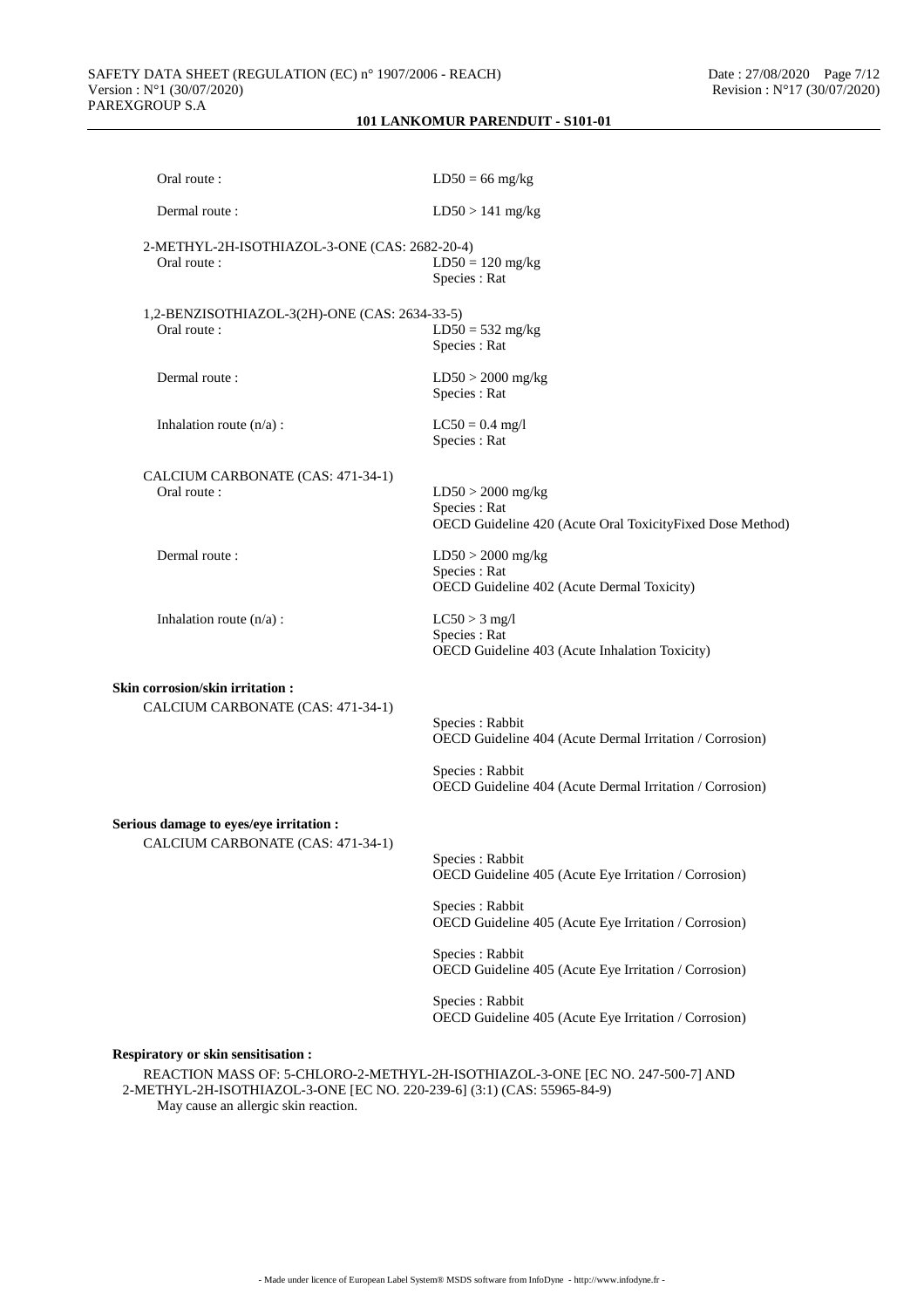| Local lymph node stimulation test :                                                                                              | Sensitiser.<br>Species : Guinea pig<br>OECD Guideline 406 (Skin Sensitisation)                                                               |
|----------------------------------------------------------------------------------------------------------------------------------|----------------------------------------------------------------------------------------------------------------------------------------------|
| 2-METHYL-2H-ISOTHIAZOL-3-ONE (CAS: 2682-20-4)<br>May cause an allergic skin reaction.<br>Local lymph node stimulation test :     | Sensitiser.<br>Species : Mouse<br>OECD Guideline 429 (Skin Sensitisation: Local Lymph Node Assay)                                            |
| 1,2-BENZISOTHIAZOL-3(2H)-ONE (CAS: 2634-33-5)<br>May cause an allergic skin reaction.<br>Local lymph node stimulation test :     | Sensitiser.<br>Species : Mouse<br>OECD Guideline 429 (Skin Sensitisation: Local Lymph Node Assay)                                            |
| Guinea Pig Maximisation Test (GMPT) :                                                                                            | Sensitiser.<br>Species : Guinea pig<br>OECD Guideline 406 (Skin Sensitisation)                                                               |
| CALCIUM CARBONATE (CAS: 471-34-1)<br>Local lymph node stimulation test :                                                         | Non-Sensitiser.<br>Species : Mouse<br>OECD Guideline 429 (Skin Sensitisation: Local Lymph Node Assay)                                        |
| Guinea Pig Maximisation Test (GMPT):                                                                                             | Non-sensitiser.<br>Species : Mouse<br>OECD Guideline 429 (Skin Sensitisation: Local Lymph Node Assay)                                        |
| <b>Buehler Test:</b>                                                                                                             | Non-sensitiser.<br>Species : Mouse<br>OECD Guideline 429 (Skin Sensitisation: Local Lymph Node Assay)                                        |
| <b>Germ cell mutagenicity:</b><br>CALCIUM CARBONATE (CAS: 471-34-1)                                                              | No mutagenic effect.                                                                                                                         |
| Mutagenesis (in vitro) :                                                                                                         | Negative.<br>OECD Guideline 471 (Bacterial Reverse Mutation Assay)                                                                           |
| <b>Carcinogenicity:</b><br>CALCIUM CARBONATE (CAS: 471-34-1)<br>Carcinogenicity Test:                                            | Negative.<br>No carcinogenic effect.<br>Species : Human                                                                                      |
| <b>Reproductive toxicant:</b><br>CALCIUM CARBONATE (CAS: 471-34-1)<br>No toxic effect for reproduction<br>Study on development : | Species : Rat<br>OECD Guideline 422 (Combined Repeated Dose Toxicity Study with the<br>Reproduction / Developmental Toxicity Screening Test) |
| Specific target organ systemic toxicity - repeated exposure :<br>CALCIUM CARBONATE (CAS: 471-34-1)                               |                                                                                                                                              |

ALCIUM CARBONATE (CAS: 471-34-1)<br>Oral route :

 $C = 1000$  mg/kg bodyweight/day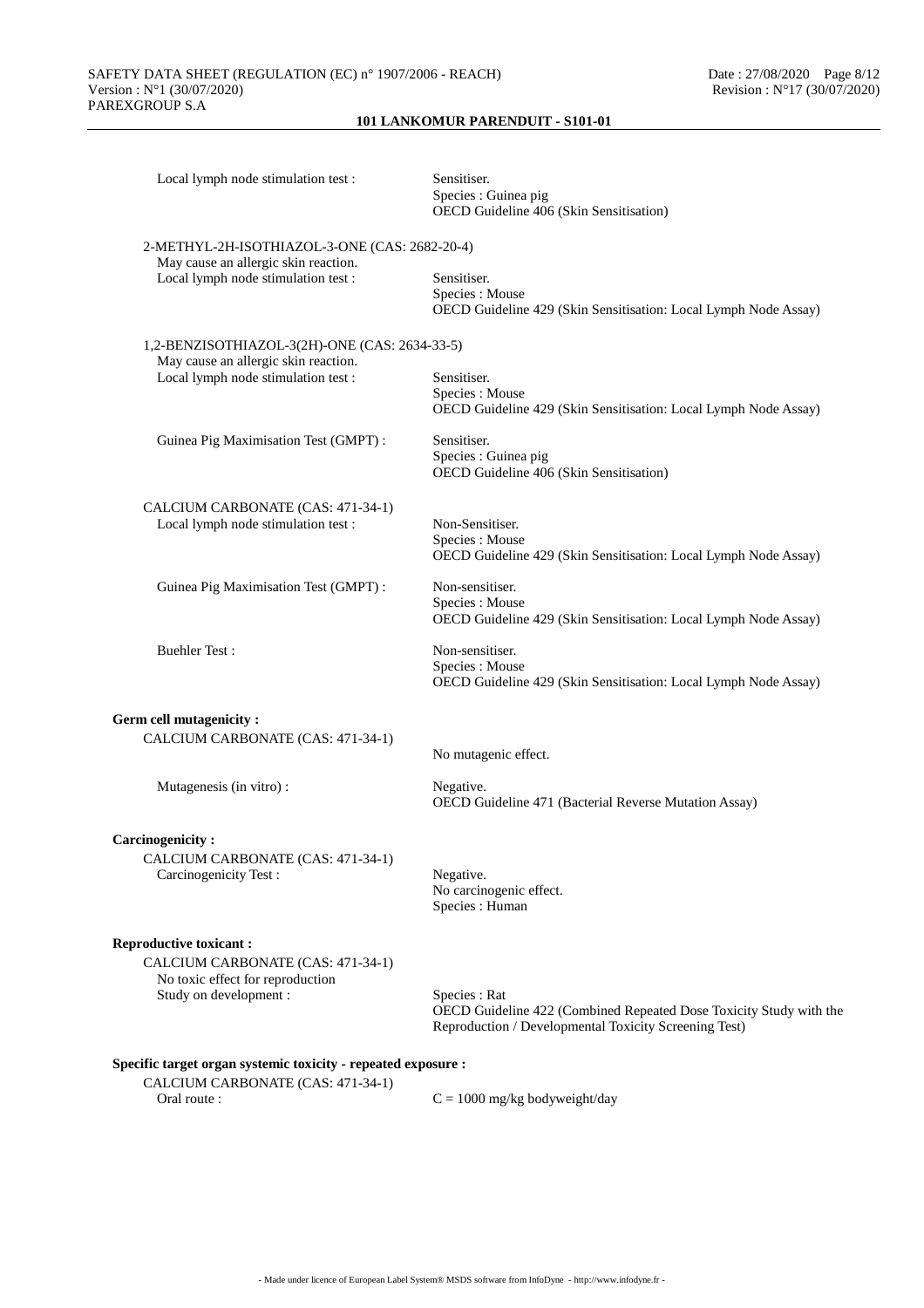Species : Rat OECD Guideline 422 (Combined Repeated Dose Toxicity Study with the Reproduction / Developmental Toxicity Screening Test)

Inhalation route :  $C = 0.212$  mg/litre/6h/day Species : Rat OECD Guideline 413 (Subchronic Inhalation Toxicity: 90-Day)

## **11.1.2. Mixture**

No toxicological data available for the mixture.

| <b>SECTION 12 : ECOLOGICAL INFORMATION</b><br>12.1. Toxicity            |                                                                                                                |
|-------------------------------------------------------------------------|----------------------------------------------------------------------------------------------------------------|
| 12.1.1. Substances                                                      |                                                                                                                |
| CALCIUM CARBONATE (CAS: 471-34-1)                                       |                                                                                                                |
| Algae toxicity:                                                         | $NOEC > 14$ mg/l                                                                                               |
|                                                                         | Species : Desmodesmus subspicatus                                                                              |
|                                                                         | Duration of exposure : 72 h                                                                                    |
|                                                                         | OECD Guideline 201 (Alga, Growth Inhibition Test)                                                              |
|                                                                         | REACTION MASS OF: 5-CHLORO-2-METHYL-2H-ISOTHIAZOL-3-ONE [EC NO. 247-500-7] AND                                 |
| 2-METHYL-2H-ISOTHIAZOL-3-ONE [EC NO. 220-239-6] (3:1) (CAS: 55965-84-9) |                                                                                                                |
| Fish toxicity:                                                          | $LC50 = 0.22$ mg/l                                                                                             |
|                                                                         | Species : Oncorhynchus mykiss                                                                                  |
|                                                                         | Duration of exposure : 96 h                                                                                    |
|                                                                         | OECD Guideline 203 (Fish, Acute Toxicity Test)                                                                 |
|                                                                         | $NOEC = 0.098$ mg/l                                                                                            |
|                                                                         | Species : Oncorhynchus mykiss                                                                                  |
|                                                                         | Duration of exposure : 28 days                                                                                 |
|                                                                         | OECD Guideline 210 (Fish, Early-Life Stage Toxicity Test)                                                      |
| Crustacean toxicity:                                                    | $EC50 = 0.1$ mg/l                                                                                              |
|                                                                         | Species : Daphnia magna                                                                                        |
|                                                                         | Duration of exposure : 48 h                                                                                    |
|                                                                         | OECD Guideline 202 (Daphnia sp. Acute Immobilisation Test)                                                     |
|                                                                         | $NOEC = 0.004$ mg/l                                                                                            |
|                                                                         | Species : Daphnia magna                                                                                        |
|                                                                         | Duration of exposure : 21 days                                                                                 |
|                                                                         | OECD Guideline 211 (Daphnia magna Reproduction Test)                                                           |
| Algae toxicity:                                                         | ECr50 $0.0052$ mg/l                                                                                            |
|                                                                         | Factor $M = 100$                                                                                               |
|                                                                         | Species : Skeletonema costatum                                                                                 |
|                                                                         | Duration of exposure : 48 h<br>ISO 10253 (Water quality - Marine Algal Growth Inhibition Test with Skeletonema |
|                                                                         | costatum and Phaeodactylum tricornutum)                                                                        |
|                                                                         | $NOEC = 0.00064$ mg/l                                                                                          |
|                                                                         | Factor $M = 100$                                                                                               |
|                                                                         | Species : Skeletonema costatum                                                                                 |
|                                                                         | Duration of exposure: 48 h                                                                                     |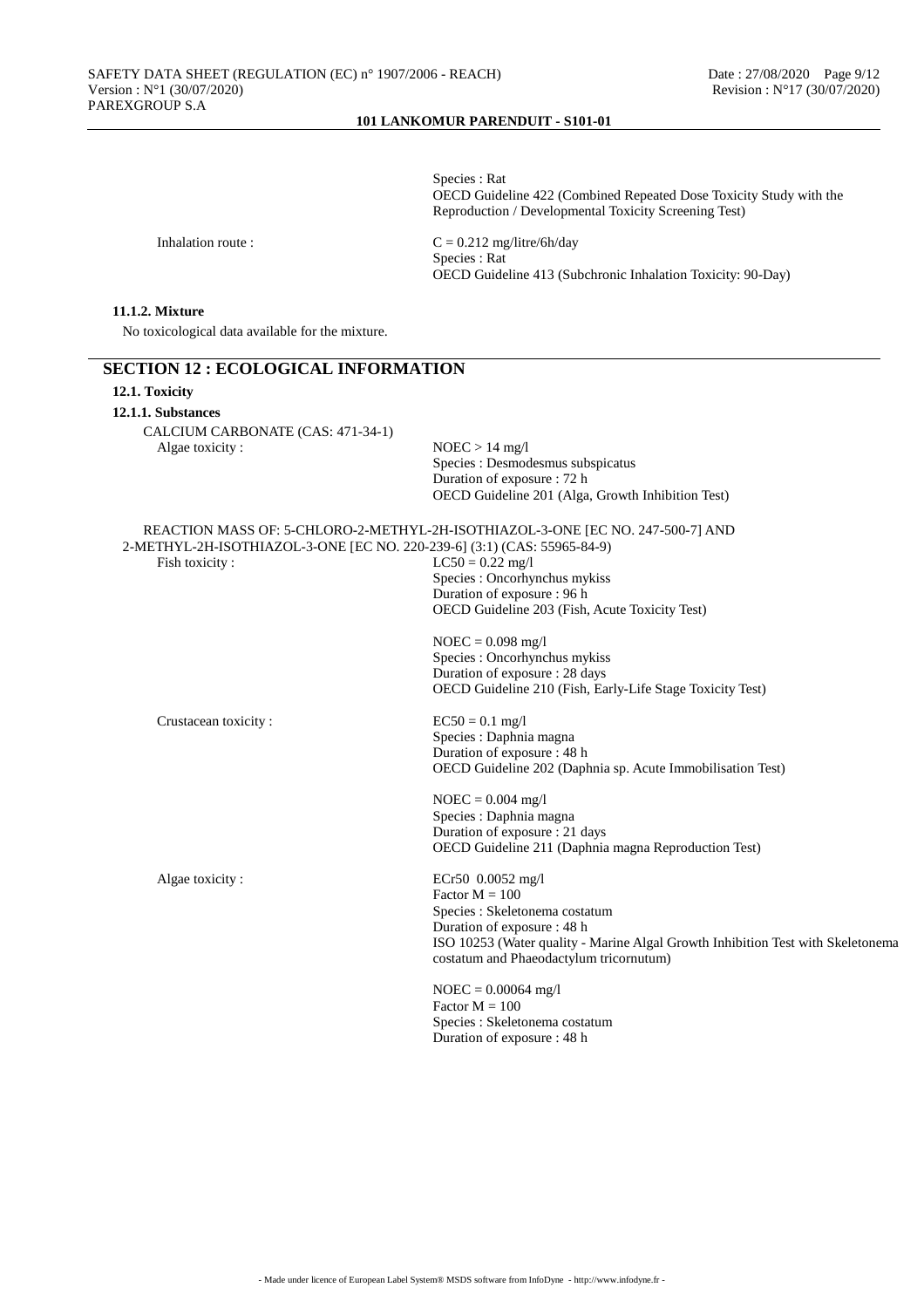ISO 10253 (Water quality - Marine Algal Growth Inhibition Test with Skeletonema costatum and Phaeodactylum tricornutum)

| 12.1.2. Mixtures                                                                                                 |                                                                                                                                                                                     |
|------------------------------------------------------------------------------------------------------------------|-------------------------------------------------------------------------------------------------------------------------------------------------------------------------------------|
| No aquatic toxicity data available for the mixture.                                                              |                                                                                                                                                                                     |
| 12.2. Persistence and degradability                                                                              |                                                                                                                                                                                     |
| 12.2.1. Substances                                                                                               |                                                                                                                                                                                     |
| 2-METHYL-2H-ISOTHIAZOL-3-ONE [EC NO. 220-239-6] (3:1) (CAS: 55965-84-9)<br>Biodegradability:                     | REACTION MASS OF: 5-CHLORO-2-METHYL-2H-ISOTHIAZOL-3-ONE [EC NO. 247-500-7] AND<br>Rapidly degradable.                                                                               |
| 2-METHYL-2H-ISOTHIAZOL-3-ONE (CAS: 2682-20-4)<br>Biodegradability:                                               | Rapidly degradable.                                                                                                                                                                 |
| 1,2-BENZISOTHIAZOL-3(2H)-ONE (CAS: 2634-33-5)<br>Biodegradability:                                               | Rapidly degradable.                                                                                                                                                                 |
| 12.3. Bioaccumulative potential                                                                                  |                                                                                                                                                                                     |
| 12.3.1. Substances                                                                                               |                                                                                                                                                                                     |
| 2-METHYL-2H-ISOTHIAZOL-3-ONE [EC NO. 220-239-6] (3:1) (CAS: 55965-84-9)<br>Octanol/water partition coefficient : | REACTION MASS OF: 5-CHLORO-2-METHYL-2H-ISOTHIAZOL-3-ONE [EC NO. 247-500-7] AND<br>$log Koe \le 0.71$<br>OECD Guideline 117 (Partition Coefficient (n-octanol / water), HPLC Method) |
| Bioaccumulation:                                                                                                 | $BCF = 3.16$                                                                                                                                                                        |
| 2-METHYL-2H-ISOTHIAZOL-3-ONE (CAS: 2682-20-4)<br>Octanol/water partition coefficient :                           | $log Koe \le 0.32$<br>OECD Guideline 117 (Partition Coefficient (n-octanol / water), HPLC Method)                                                                                   |
| Bioaccumulation:                                                                                                 | $BCF = 3.16$                                                                                                                                                                        |
| 1,2-BENZISOTHIAZOL-3(2H)-ONE (CAS: 2634-33-5)                                                                    |                                                                                                                                                                                     |
| Octanol/water partition coefficient :                                                                            | $log Koe = 0.7$<br>OECD Guideline 117 (Partition Coefficient (n-octanol / water), HPLC Method)                                                                                      |
| Bioaccumulation:                                                                                                 | $BCF = 6.95$<br>OECD Guideline 305 (Bioconcentration: Flow-through Fish Test)                                                                                                       |
| 12.4. Mobility in soil                                                                                           |                                                                                                                                                                                     |
| No data available.                                                                                               |                                                                                                                                                                                     |
| 12.5. Results of PBT and vPvB assessment                                                                         |                                                                                                                                                                                     |
| No data available.                                                                                               |                                                                                                                                                                                     |
| 12.6. Other adverse effects                                                                                      |                                                                                                                                                                                     |

No data available.

# **SECTION 13 : DISPOSAL CONSIDERATIONS**

Proper waste management of the mixture and/or its container must be determined in accordance with Directive 2008/98/EC.

#### **13.1. Waste treatment methods**

Do not pour into drains or waterways.

## **Waste :**

Waste management is carried out without endangering human health, without harming the environment and, in particular without risk to water, air, soil, plants or animals.

Recycle or dispose of waste in compliance with current legislation, preferably via a certified collector or company.

Do not contaminate the ground or water with waste, do not dispose of waste into the environment.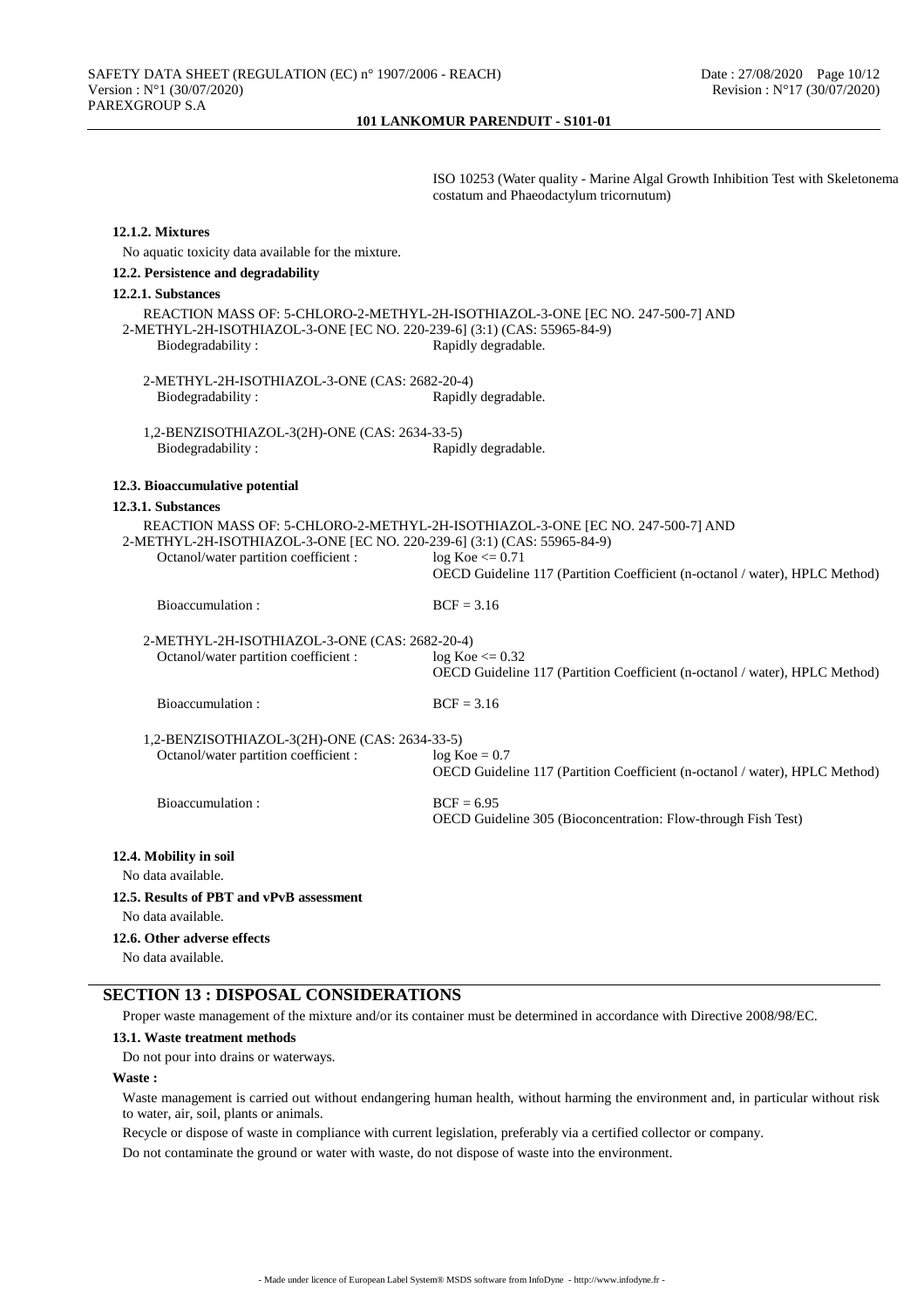#### **Soiled packaging :**

Empty container completely. Keep label(s) on container. Give to a certified disposal contractor.

**Codes of wastes (Decision 2014/955/EC, Directive 2008/98/EEC on hazardous waste) :**

08 04 10 waste adhesives and sealants other than those mentioned in 08 04 09

# **SECTION 14 : TRANSPORT INFORMATION**

Exempt from transport classification and labelling.

**14.1. UN number**

**14.2. UN proper shipping name**

- **14.3. Transport hazard class(es)**
- -

-

-

-

-

**14.4. Packing group**

**14.5. Environmental hazards**

**14.6. Special precautions for user**

-

# **SECTION 15 : REGULATORY INFORMATION**

#### **15.1. Safety, health and environmental regulations/legislation specific for the substance or mixture**

**- Classification and labelling information included in section 2:**

The following regulations have been used:

- EU Regulation No. 1272/2008 amended by EU Regulation No. 2020/217 (ATP 14)

- **Container information:** No data available.
- **Particular provisions :**

No data available.

**- Standardised American system for the identification of hazards presented by the product in view of emergency procedures (NFPA 704) :**

NFPA 704, Labelling: Health=2 Inflammability=1 Instability/Reactivity=1 Specific Risk=none



**15.2. Chemical safety assessment**

No data available.

# **SECTION 16 : OTHER INFORMATION**

Since the user's working conditions are not known by us, the information supplied on this safety data sheet is based on our current level of knowledge and on national and community regulations.

The mixture must not be used for other uses than those specified in section 1 without having first obtained written handling instructions.

It is at all times the responsibility of the user to take all necessary measures to comply with legal requirements and local regulations.

The information in this safety data sheet must be regarded as a description of the safety requirements relating to the mixture and not as a guarantee of the properties thereof.